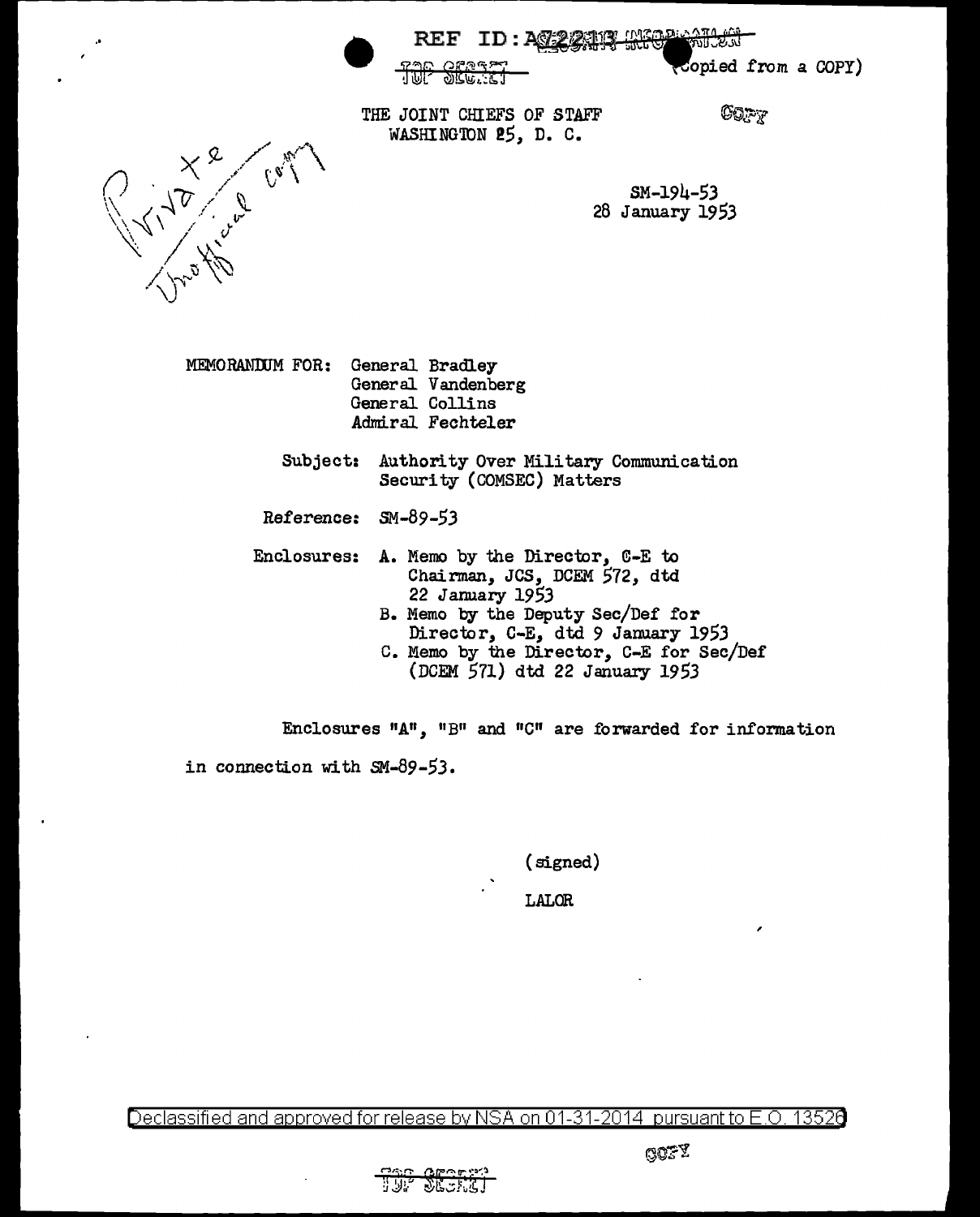

 $\mathcal C$ Coph from a COPY)

TOP SECRET <del>-SECURITY INFORMATION</del>

COPY

### ENCLOSURE "A"

## THE JOINT CHIEFS OF STAFF Washington 25, D. C.

Director, Communications-Electronics

**DCEM 572** 22 January 1953

MEMORANDUM FOR THE CHAIRMAN, JOINT CHIEFS OF STAFF

- Subject: Authority Over Military Communication Security (COMSEC) Matters
- Reference: Director, Communications-Electronics Memorandum, DCEM 564, of 12 January 1953
- Enclosures: (A) Copy of Confidential Memorandum, dated 9 January 1953, from Deputy for Psychological Policy to Assistant Secretary of Defense.
	- (B) DCEM 571 to Secretary of Defense, dated 22 January 1953, subject: Communication Security Matters.

1. Since I forwarded the referenced memorandum to you. I have received the memorandum in Enclosure (A). It is a closely related subject and I am therefore forwarding it to you for information.

2. By Enclosure (B), I have nominated an assistant to participate in the preparation of the directive as requested. In my capacity as Director. Communication-Electronics, my actions in advising the Secretary of Defense are normally limited to those tele-communications matters of a joint nature, but which would normally not be appropriate for consideration by the Joint Chiefs of Staff. Communication Security matters are the direct responsibility of the Military Departments and the implementation of Communication Security within a Department is directly dependent on the methods of operations of that Department. The missions of the Departments dictate differences in methods of operation, which differences make it impracticable for any one representative to evaluate properly the Communication Security requirements of all Departments. I consider it essential, therefore, that the individual Departments furnish representatives to assist in the preparation of the directives which establish policies and procedures with respect to Communication Security.

TOP SECRET - SECURITY INFORMATION - -1-

oopz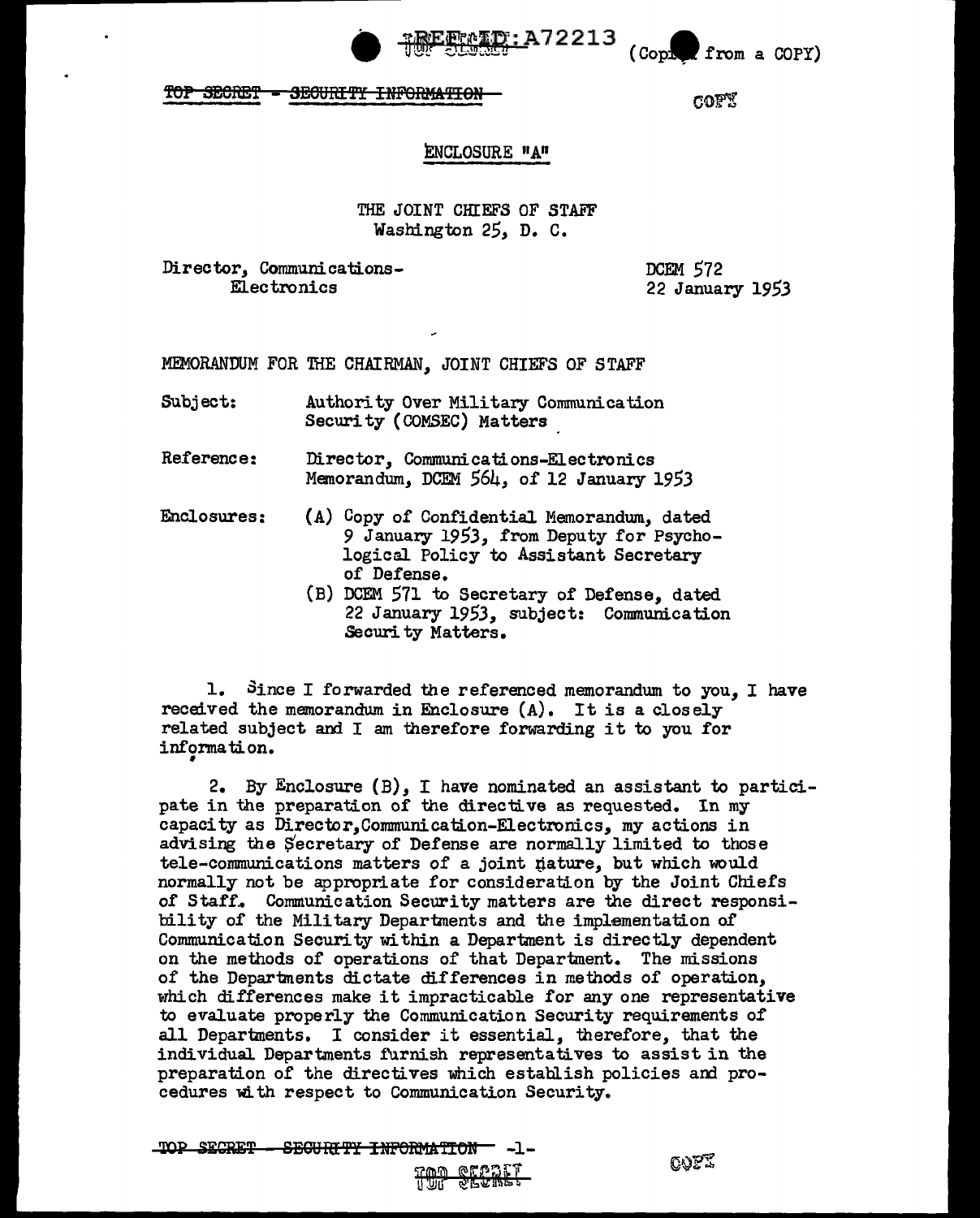

 $\overbrace{\text{RRF}_{\text{GGGAGI}}}^{\text{RRF}}$ 



Car

TOP SECRET

*3.* In the referenced memorandum, I stressed the desirability or vesting authority over Communication Intelligence (COMINT) matters in the Joint Chiefs of Staff. Changes in control of Communication Security matters are now under consideration. The arguments'favoring Joint Chiefs of Staff control of Communication Security are even more cogent than those advanced in the reference for Communication Intelligence (COMINT). Communication Security is an integral part of military communications and separation of control of one from the other would create serious disadvantages in the conduct of military operations. It is also a part of over-all military security and thus a function of command. These factors are well illustrated in the present-day need for ultra-rapid, secure communications and communicationselectronics systems requiring cryptographic and associated noncryptographic electronic devices incorporated directly into transmission circuits. Moreover, Communication Security is offensive in respect to Cover and Deception Plans and defensive in respect to protection of our plans and operations from enemy intelligence.

4. Considering the serious implications of these matters and their impact on all military operations, I strongly recommend that the Joint Chiefs of Staff take appropriate action to insure that authority over Communication Security matters affecting the Military Departments should continue to be exercised by the Joint Chiefs of Staff. As a preliminary step to such action, I recommend that each Department participate in the preparation *of* the directives which establish policies and procedures concerning Communication Security matters.

5. In a special meeting held 22 January 1953, the Joint Communications-Electronics Committee unanimously concurred in the above recommendations.

> JOHN R. REDMAN Rear Admiral, USN Director, Communications-Electronics

•

-2-**OZA:**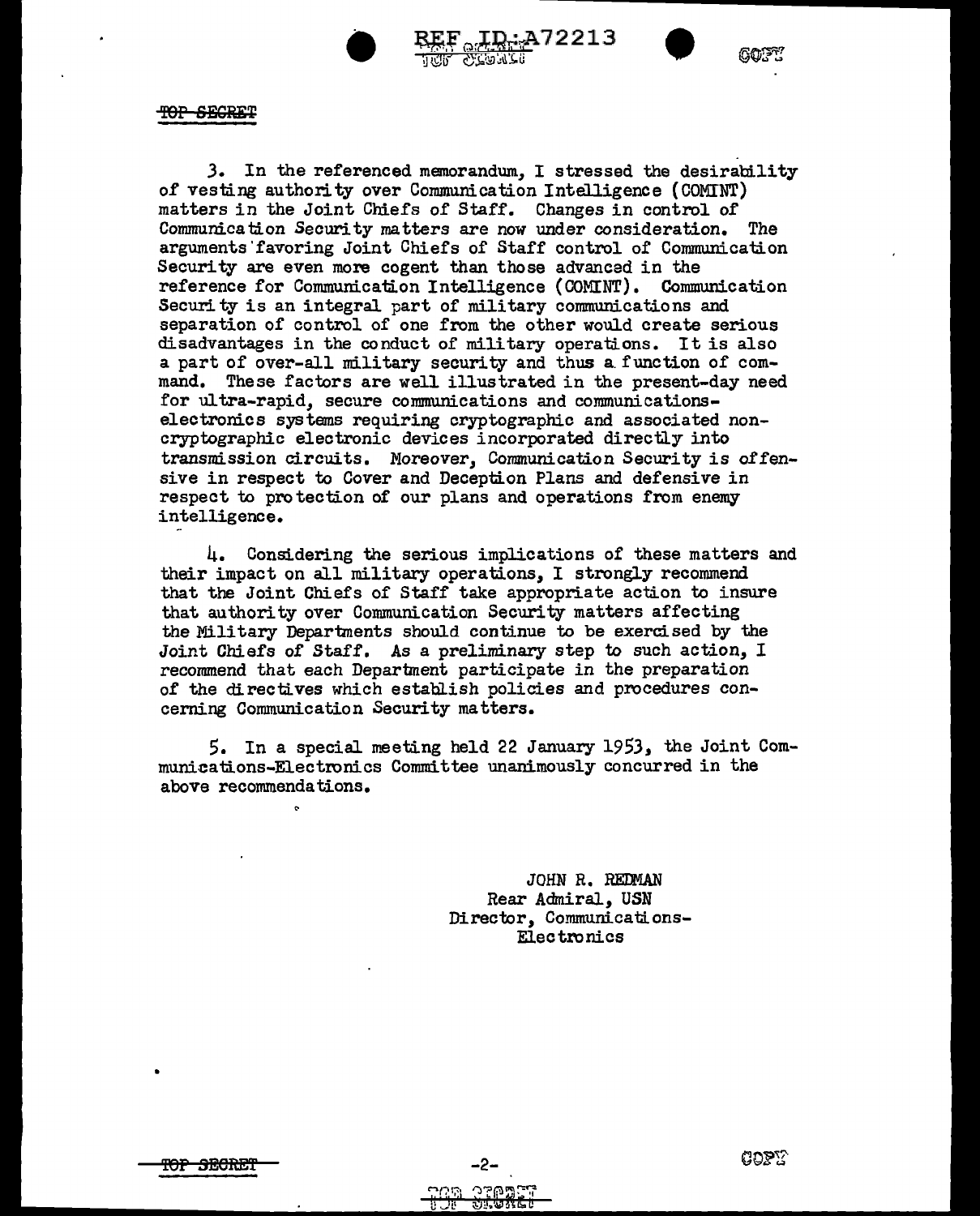

bpied from a COPY)

COFT

**CONFIDENTIAL** 

## ENCLOSURE "B"

# OFFICE OF THE SECRETARY OF DEFENSE Washington 25, D. C.

January *9,* 19 53

MEMORANDJM FOR THE filRECTOR, NATIONAL SECURITY AGENCY THE DIRECTOR, COMMUNICATIONS-ELECTRONICS

SUBJECT: Communications Security ( COMSEC) Matters

In an Executive Directive of 24 October 1952 the Secretaries of State and Defense were designated as a Special Committee of the National Security Council for COMSEC matters. Among other things, the Special Committee was directed to prepare and issue directives which would establish certain policies and procedures with respect to COMSEC. The Executive Secretary of the NSC has requested the Secretary of Defense to designate staff representatives to assist in the preparation of such directives.

It is requested that you furnish me with the name of one official to be designated by the Secretary of Defense in the capacity of staff representative in this task.

> /s/ John Magruder Brig. Gen., USA (Ret) Deputy for Psychological. Policy

> > ೧೦೯೮

CONET DENT'T AT

*-3-* Enclosure "A"